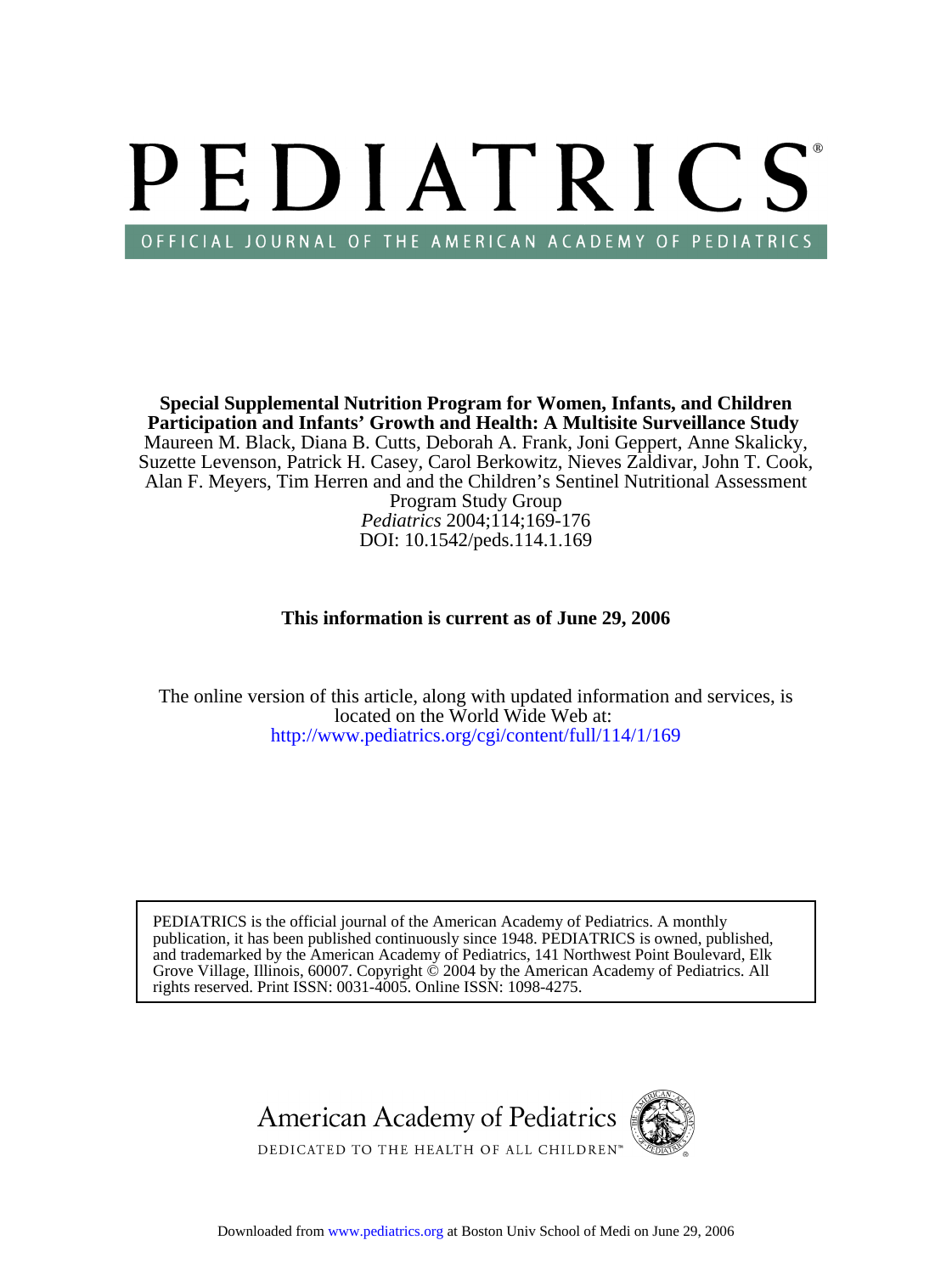# **Special Supplemental Nutrition Program for Women, Infants, and Children Participation and Infants' Growth and Health: A Multisite Surveillance Study**

Maureen M. Black, PhD\*; Diana B. Cutts, MD‡; Deborah A. Frank, MD§; Joni Geppert, MPH, RD, LN‡; Anne Skalicky, MPH§; Suzette Levenson, MEd, MPH§; Patrick H. Casey, MD||; Carol Berkowitz, MD¶; Nieves Zaldivar, MD#; John T. Cook, PhD§; Alan F. Meyers, MD, MPH§; Tim Herren, PhD§, and the Children's Sentinel Nutritional Assessment Program Study Group

**ABSTRACT.** *Context.* **The Special Supplemental Nutrition Program for Women, Infants, and Children (WIC) is the largest food supplement program in the United States, serving almost 7 500 000 participants in 2002. Because the program is a grant program, rather than an entitlement program, Congress is not mandated to allocate funds to serve all eligible participants. Little is known about the effects of WIC on infant growth, health, and food security.**

*Objective.* **To examine associations between WIC participation and indicators of underweight, overweight, length, caregiver-perceived health, and household food security among infants** <**12 months of age, at 6 urban hospitals and clinics.**

*Design and Setting.* **A multisite study with cross-sectional surveys administered at urban medical centers in 5 states and Washington, DC, from August 1998 though December 2001.**

*Participants.* **A total of 5923 WIC-eligible caregivers of infants** <**12 months of age were interviewed at hospital clinics and emergency departments.**

*Main Outcome Measures.* **Weight-for-age, length-forage, weight-for-length, caregiver's perception of infant's health, and household food security.**

*Results.* **Ninety-one percent of WIC-eligible families were receiving WIC assistance. Of the eligible families not receiving WIC assistance, 64% reported access problems and 36% denied a need for WIC. The weight and length of WIC assistance recipients, adjusted for age and gender, were consistent with national normative values. With control for potential confounding family variables (site, housing subsidy, employment status, education, and receipt of food stamps or Temporary Assistance for Needy Families) and infant variables (race/ethnicity, birth weight, months breastfed, and age), infants who did not receive WIC assistance because of access problems were more likely to be underweight (weight-for-age** *z* **score** -**0.23 vs 0.009), short (length-for-age** *z* **score**

From the \*Department of Pediatrics, University of Maryland School of Medicine, Baltimore, Maryland; ‡Hennepin County Medical Center, Minneapolis, Minnesota; §Boston University School of Medicine/Public Health, Boston, Massachusetts; ||Department of Pediatrics, University of Arkansas for Medical Sciences, Little Rock, Arkansas; ¶Harbor-UCLA, Los Angeles, California; and #Mary's Center for Maternal and Child Health, Washington, District of Columbia.

Received for publication Aug 8, 2003; accepted Feb 10, 2004.

Reprint requests to (M.M.B.) Department of Pediatrics, University of Maryland School of Medicine, 655 W. Lombard St, Suite 311, Baltimore, MD 21201. E-mail: mblack@peds.umaryland.edu

PEDIATRICS (ISSN 0031 4005). Copyright © 2004 by the American Academy of Pediatrics.

-**0.23 vs** -**0.02), and perceived as having fair or poor health (adjusted odds ratio: 1.92; 95% confidence interval: 1.29–2.87), compared with WIC assistance recipients. Rates of overweight, based on weight-for-length of >95th percentile, varied from 7% to 9% and did not differ among the 3 groups but were higher than the 5% expected from national growth charts. Rates of food insecurity were consistent with national data for minority households with children. Families that did not receive WIC assistance because of access problems had higher rates of food insecurity (28%) than did WIC participants (23%), although differences were not significant after covariate control. Caregivers who did not perceive a need for WIC services had more economic and personal resources than did WIC participants and were less likely to be food-insecure, but there were no differences in infants' weight-for-age, perceived health, or overweight between families that did not perceive a need for WIC services and those that received WIC assistance.**

*Conclusions.* **Infants** <**12 months of age benefit from WIC participation. Health care providers should promote WIC utilization for eligible families and advocate that WIC receive support to reduce waiting lists and eliminate barriers that interfere with access.** *Pediatrics* **2004; 114:169–176;** *WIC, growth, health, food security, infants.*

ABBREVIATIONS. WIC, Special Supplemental Nutrition Program for Women, Infants, and Children; TANF, Temporary Assistance for Needy Families; USDA, United States Department of Agriculture.

The Special Supplemental Nutrition Program<br>for Women, Infants, and Children (WIC) is the<br>largest supplemental food program in the<br>United States, providing food, nutrition counseling, for Women, Infants, and Children (WIC) is the largest supplemental food program in the United States, providing food, nutrition counseling, and health care screening and referrals to women during pregnancy, lactation, and the postpartum period, infants, and children  $<$  5 years of age.<sup>1</sup> WIC is administered by the United States Department of Agriculture (USDA) through grants to the states. Program participation has increased steadily from 88 000 participants in 1974, the first year in which the program was permanently authorized, to almost 7.5 million participants in 2002, with a budget of almost \$4.5 billion.<sup>2,3</sup> WIC is a federal grant program, not an entitlement program; therefore, Congress is not mandated to allocate funds to serve all eligible participants.2 The most recent legislation governing WIC, the William F. Goodling Child Nutrition Reauthori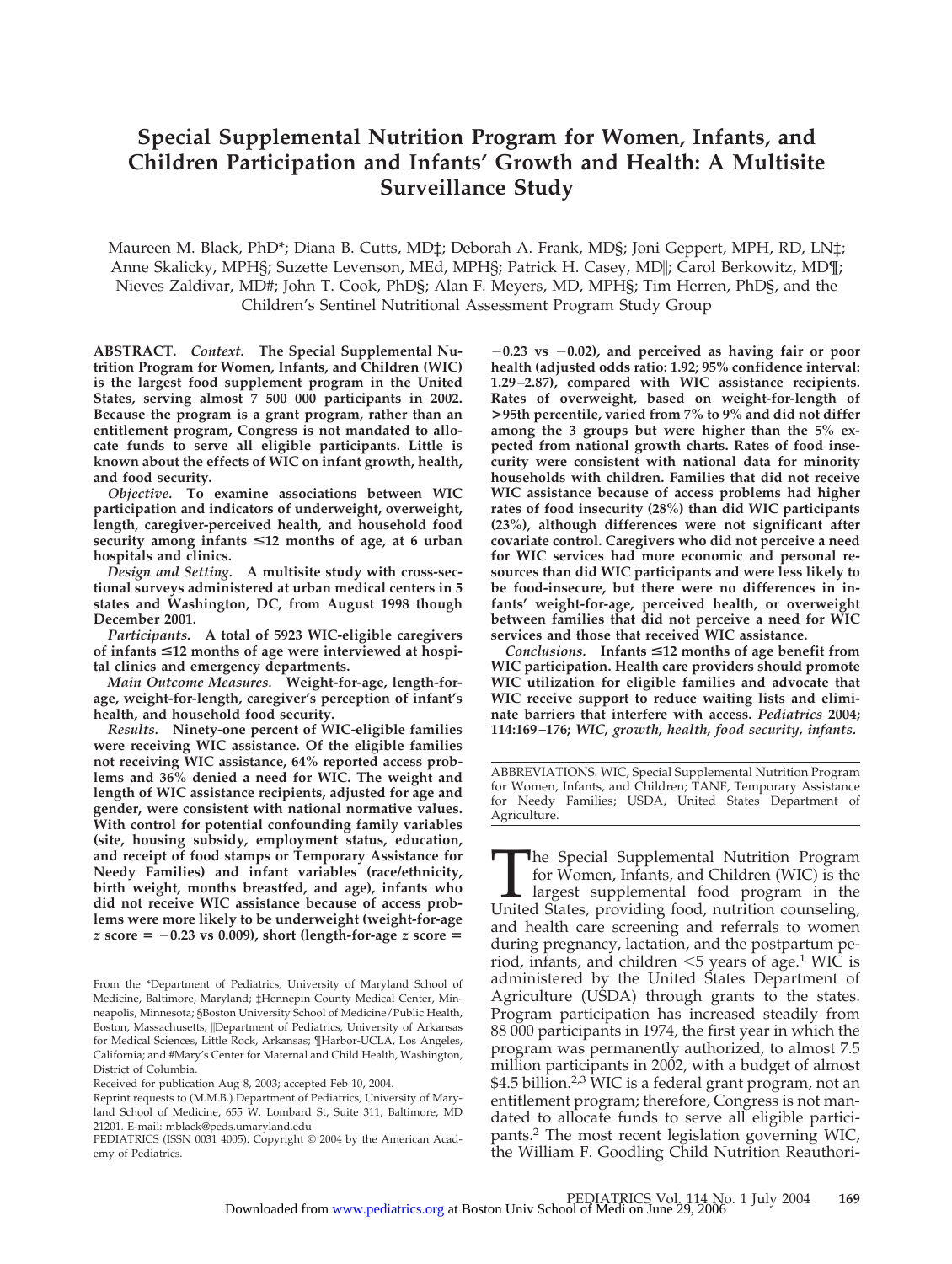zation Act of 1998 (HR 3874), was signed into law on October 31, 1998 (PL 105-336).4 Questions about the effectiveness of WIC and concerns related to increasing costs have threatened the existing program, as well as any expansion.<sup>5,6</sup>

Eligibility for WIC for infants and children is based on nutritional risk, as determined through either medical status (eg, anemia or underweight) or dietary status (eg, inadequate dietary patterns) and caregiver income (185% of the Federal Poverty Level or eligibility for Medicaid, Temporary Assistance for Needy Families [TANF], or the Food Stamp Program).<sup>1,2</sup> Based on 2004 dollars, eligibility for a family of 2 is \$23 107 and for a family of 4 is \$34 873.<sup>2,3</sup> Benefits vary according to the categories of the participating mother (pregnant, postpartum, or breastfeeding) and child  $($  1 year or between 1 and 5 years of age).<sup>1,2</sup> In addition to nutritional counseling and screening for anemia, growth delays, and inadequate dietary intake, families of infants who are not breastfed receive a food package that includes formula and infant cereal, whereas mothers who are breastfeeding receive a package to enhance their nutrition.3

Evaluations conducted during pregnancy have shown that WIC participation is associated with decreases in the rates of neonatal death, $7-13$  low birth weight,<sup>7-13</sup> and prematurity.<sup>8-13</sup> Evaluations conducted postnatally have shown that WIC participants demonstrate faster weight gain during infan- $\text{cv}$ ,<sup>14</sup> better diets (with greater intakes of iron and zinc), $15,16$  and lower rates of anemia, $17$  compared with nonparticipants. However, there is only 1 study relating  $\hat{W}$ IC participation to weight gain<sup>14</sup> and no evidence linking WIC participation and infants' linear growth, health status, or household food security. Concerns about the possible association of WIC participation with excessive weight gain, contributing to the epidemic of overweight among children, were expressed recently.6

Household food insecurity, defined as "limited or uncertain availability of adequate or safe foods,"<sup>18</sup> has been associated with inadequate intake of important nutrients,<sup>19,20</sup> behavioral and emotional prob $lems, <sup>21,22</sup>$  problems relating with peers, $<sup>23</sup>$  physical</sup> health problems,<sup>23</sup> and symptoms of depression.<sup>24</sup> For low-income families with young children, who may have limited access to cash and food stamp assistance, partially because of the Personal Responsibility and Work Opportunity Reconciliation Act of  $1996<sup>25</sup>$  WIC is often the only federal nutrition assistance program available.

This investigation examines the relationship of WIC participation to infant growth (including overweight), caregiver perception of infant health, and household food security among a geographically diverse sample of low-income infants recruited from urban primary health care sites in 5 states and the District of Columbia. WIC participation or nonparticipation was not a criterion for recruitment, reducing the possibility of bias. Study of these low-income infants in the developmental epoch of rapid postpartum growth provides a unique opportunity to examine the effects of WIC participation or nonparticipation.

## **METHODS**

#### **Setting and Instruments**

The Children's Sentinel Nutritional Assessment Program conducted household-level surveys and medical record audits, between August 1998 and December 2001, at 6 central-city medical centers, including acute care and primary care clinics (Baltimore, MD; Minneapolis, MN; and Washington, DC) and hospital emergency departments (Boston, MA; Little Rock, AR; and Los Angeles, CA).<sup>26</sup> Primary adult caregivers accompanying 11 567 children  $\leq$ 36 months of age were interviewed in private settings by trained interviewers, scheduled during times of peak patient flow. Caregivers of critically ill or injured children were not approached. Potential respondents were excluded if they did not speak English, Spanish, or Somali (Minneapolis only), if they were not knowledgeable about the child's household, if the child's caregiver had been interviewed within the previous 6 months, or if they refused consent for any reason. Institutional review board approval was obtained at each site.

The survey instrument included questions regarding household characteristics, food security, federal assistance program (including WIC) participation, changes in benefit levels, child's history of hospitalization, and child's health status. WIC participation or nonparticipation was not a criterion of enrollment and was not known at the time of recruitment. Household food security status was derived from the 18-item USDA Food Security Scale, which was scored and scaled in accordance with established procedures.18,27 With this measure, households were classified as food-insecure if they reported that they could not afford enough nutritious food for an active healthy life.<sup>17</sup> The caregiver's report of the child's overall health status was elicited in standard form, as appearing in the Third National Health and Nutrition Examination Survey.28 Caregivers were asked to rate the child's health as poor, fair, good, or excellent.

For a subset of the sample (subjects recruited after January 1, 2000), we included a 3-item maternal depression screen.<sup>29</sup> The instrument had a sensitivity of 100%, specificity of 88%, and positive predictive value of 66%, compared with the 8-item Rand screening instrument. The 3-item version was scored as positive if a respondent endorsed any 2 of the 3 items.

To ensure that weights and lengths were recorded in the same manner at all sites, we purchased standard equipment and conducted training sessions at each site. Each child's weight and length were obtained either by project staff members or from medical record reviews conducted on the same day as the caregiver interview. Values were converted to *z* scores for weight-forage, length-for-age, and weight-for-length, by using age- and gender-specific normative values.<sup>30</sup> Weight-for-age was used to examine underweight.<sup>31</sup> On the basis of recommendations from the Centers for Disease Control and Prevention, weight-for-length of  $\geq$ 95th percentile was used as an indicator of overweight.<sup>32</sup> To ensure that infants did not differ with respect to dehydration status, we collected information on dehydration, as noted in the medical record at the time of the visit.

### **Sample Characteristics**

In the complete sample of families potentially available for recruitment, 7% refused to be interviewed; an additional 15% of families were ineligible because of language factors (did not speak English, Spanish, or Somali), because the caregivers did not have knowledge of the child's household, or because the caregivers had been interviewed previously. From the interviewed sample of 11 567 children, 6610 were  $\leq$ 12 months of age. We eliminated 120 respondents who did not answer the questions regarding WIC participation. Because we did not have data on household income, we used the absence of private insurance as a proxy for WIC income eligibility. Only 8.5% of the sample had private insurance, and those families were more likely to report no need for WIC than were families with no insurance or with public insurance  $(\chi^2)$  $= 707.78$ ,  $P < .0001$ . Therefore, we eliminated all infants whose families received private insurance (567 infants), leaving an analysis sample of 5923 infants, 5395 who received WIC assistance and 528 who did not.

### **Predictor Variable**

Families were asked if they received WIC assistance for their child. If they indicated that they did not receive WIC assistance,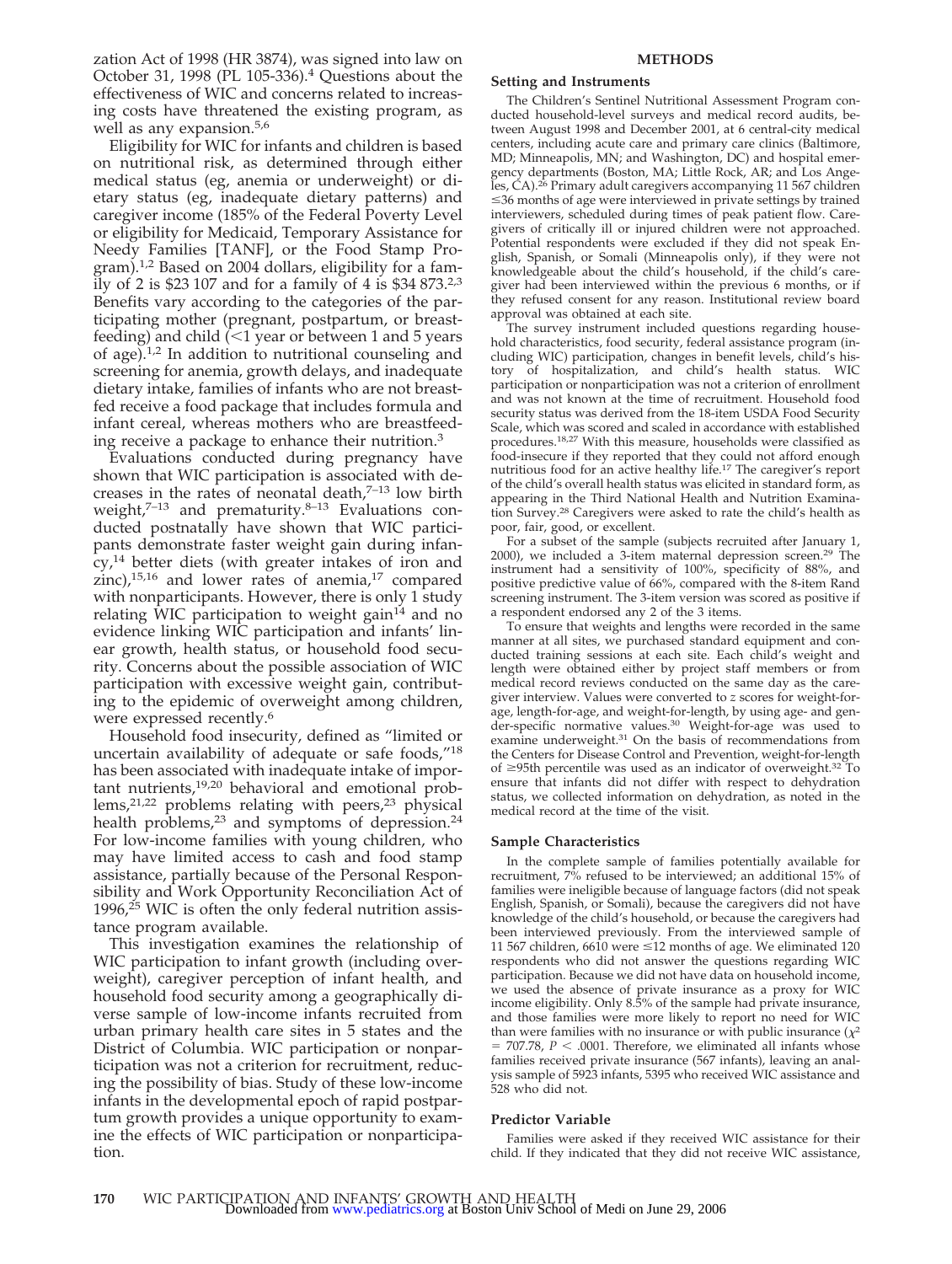they were asked to indicate the primary reason for not receiving WIC assistance. Responses were recorded and subsequently grouped into 15 categories independently by 3 investigators. Agreement exceeded 95%. Discrepancies were resolved through discussion. The primary predictor variable in this study included 3 mutually exclusive categories, ie, WIC participant, WIC nonparticipant (access problems), and WIC nonparticipant (no perceived need).

#### **Outcome Measures**

There were 5 outcome measures. Weight-for-age and lengthfor-age were expressed in *z* scores as continuous variables. Overweight, caregiver perception of infant health status, and household food security were expressed as 2-level categorical variables. Each child's household was categorized as food-secure or foodinsecure by using the USDA Food Security Scale.18

#### **Analytical Approach**

Families that were receiving WIC services were compared with those that were not receiving WIC assistance because they had access problems or did not need WIC services. To ensure that the 3 groups were statistically comparable before the effects of WIC participation were tested, we selected potentially confounding variables that might influence infant growth, health, or household food security to include in the analytical models. These variables included study site, infant's race/ethnicity, infant's birth weight, number of months the child was breastfed, infant's age, whether the household received a housing subsidy, caregiver's employment status, caregiver's education, and whether the household received other federal assistance (food stamps or TANF).

Multivariate regression models were used to examine differences in weight-for-age and length-for-age *z* scores, and multivariate logistic regression models were specified to model differences in the odds of overweight, caregiver reports of children's health, and food insecurity among families of infants on the basis of their WIC status. Potentially confounding factors were controlled for in all models.

#### **RESULTS**

## **WIC**

Approximately 91% of the families of infants presumed to be eligible for WIC reported that they were receiving WIC assistance ( $n = 5395$ ). Of the 528 eligible families that were not receiving WIC assistance,  $64\%$  ( $n = 340$ ) reported access problems and  $36\%$  ( $n$ - 188) reported that they did not need WIC services. Access problems included a waiting list (45%); missed appointment, no time to pick up vouchers, or a need to reapply (24%); moved, lived in a shelter, or could not receive an appointment (13%); no identification or transportation (4%); and other reasons  $(14\%)$ .

Sample differences between families of infants who were receiving WIC assistance and those who were eligible but not receiving WIC assistance indicated more economic and personal resources among families that reported no need for WIC services (Table 1). Such families had the highest rates of marriage (62%), high school graduation (36%), employment (38%), and breastfeeding initiation (64%) and were least likely to be receiving subsidized housing (9%), food stamps (10%), or TANF (7%), in comparison with WIC assistance recipients and caregivers who reported problems accessing WIC. In addition, families that reported no need for WIC services were less likely to be African American or Hispanic. There were no group differences in the caregivers' responses to the depression screen. The infants dif-

**TABLE 1.** Characteristics of WIC-Eligible Caregivers According to WIC Participation, 1998–2001

|                                            | No WIC             | No WIC              | <b>WIC</b>         |
|--------------------------------------------|--------------------|---------------------|--------------------|
|                                            | (Access Problems)  | (No Perceived Need) | $(N = 5395)$       |
|                                            | $(N = 340)$        | $(N = 188)$         |                    |
| Caregiver characteristics                  |                    |                     |                    |
| Study site, $\%^*$                         |                    |                     |                    |
| Baltimore, MD                              | 11                 | 5                   | 9                  |
| Boston, MA                                 | 16                 | 21                  | 24                 |
| Washington, DC                             | 6                  | 7                   | 8                  |
| Little Rock, AR                            | 8                  | 13                  | 9                  |
| Los Angeles, CA                            | 8                  | 19                  | 16                 |
| Minneapolis, MN                            | 51                 | 35                  | 33                 |
| Race/ethnicity, %+                         |                    |                     |                    |
| African American                           | 51                 | 40                  | 52                 |
| Hispanic                                   | 35                 | 28                  | 39                 |
| White                                      | 10                 | 21                  | 7                  |
| Other                                      | 4                  | 11                  | $\overline{2}$     |
| Married, %*                                | 49                 | 62                  | 45                 |
| Age, y, mean $\pm$ SD $\ddagger$           | $25.8 \pm 6.9$     | $27.7 \pm 7.3$      | $25.6 \pm 7.0$     |
| High school graduate, %*                   | 31                 | 36                  | 35                 |
| Depressive symptoms ( $N = 3110$ ), %      | 31                 | 24                  | 34                 |
| Caregiver employed, %+                     | 25                 | 38                  | 33                 |
| Subsidized housing, %*                     | 16                 | 9                   | 23                 |
| Food stamp recipient, %‡                   | 32                 | 10                  | 35                 |
| TANF recipient, %*                         | 17                 | 7                   | 23                 |
| Child characteristics                      |                    |                     |                    |
| Age of child, mo, mean $\pm$ SD $\ddagger$ | $3.2 \pm 3.5$      | $4.6 \pm 3.7$       | $5.0 \pm 3.5$      |
| Birth weight, g                            | $3133.7 \pm 671.9$ | $3296.1 \pm 696.7$  | $3182.4 \pm 848.2$ |
| Birth weight $\leq$ 2500 g, %              | 13                 | 9                   | 13                 |
| Breastfeeding initiation, %+               | 62                 | 64                  | 54                 |
| Breastfed, mo, mean ± SD                   | $1.1 \pm 2.1$      | $1.6 \pm 2.2$       | $1.3 \pm 2.3$      |
| Dehydrated at visit, %                     | $\mathbf{1}$       | 2                   | $\overline{2}$     |

Group comparisons used the  $\chi^2$  test for categorical variables and *t* test for continuous variables.  $* P < .0001.$ 

 $+ P < .01.$ 

 $\ddagger$  *P* < .001.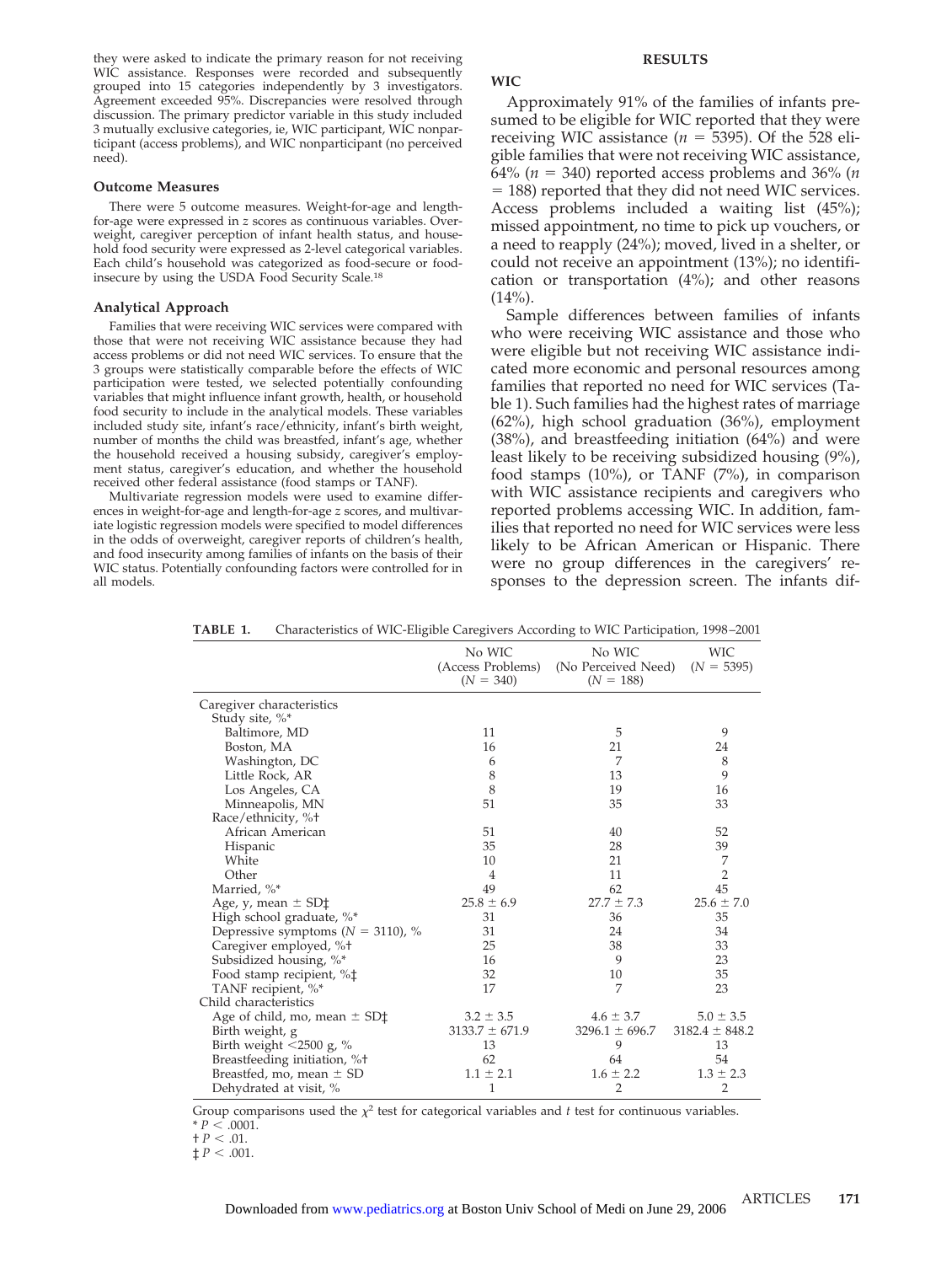fered with respect to age; those who were receiving WIC assistance were oldest (5.0 months), and their mothers were least likely to have initiated breastfeeding (54%). There were no differences, however, in durations of breastfeeding, birth weights, rates of low birth weight, or dehydration status among the infants according to WIC participation.

## **Growth**

The average unadjusted *z* scores for weight-forage and length-for-age for infants receiving WIC assistance approached 0 (weight-for-age: 0.002; lengthfor-age:  $-0.006$ ), indicating growth consistent with national normative values (Table 2). Infants whose caregivers reported no need for WIC services also had unadjusted *z* scores for growth parameters in the normal range (weight-for-age: 0.10; length-for-age: 0.30). In contrast, the average unadjusted *z* scores for infants who were not receiving WIC assistance because of access problems were below normal (weight-for-age:  $-0.36$ ; length-for-age:  $-0.41$ ), indicating less than expected growth, compared with national normative values for infants of the same age. In a multivariate regression analysis, adjusted for potential confounders, infants who were not receiving WIC assistance because of access problems were underweight  $(P = .002)$  and short  $(P = .006)$ , compared with WIC recipients (Table 3 and Fig 1). Infants whose caregivers reported no need for WIC did not differ from WIC assistance recipients in weight-for-age, but they were taller  $(P = .04)$ .

The unadjusted rates of overweight varied from 7% to 9% and did not differ among the 3 groups (Table 2). Group differences in rates of overweight continued to be nonsignificant after covariate control (Table 4).

## **Food Insecurity**

The unadjusted rates of food insecurity were higher among families that did not receive WIC assistance because of access problems than among WIC participants  $(28\% \text{ vs } 23\%, P = .05)$  (Table 2). However, in a multivariate analysis, the difference was no longer significant. Among caregivers who reported no need for WIC assistance, there was an 11% rate of food insecurity. In a multivariate analysis, families that reported no need for WIC assistance remained significantly less likely to be food-insecure, compared with WIC assistance recipients (Table 4).

## **Perceived Health Status**

The unadjusted rates of perceived poor or fair health status were higher among WIC nonparticipants with access problems than among WIC participants (16% vs  $11\%$ ,  $P = .01$ ) (Table 2). The differences remained significant in a multivariate analysis adjusted for covariates. Among families that were not receiving WIC assistance because of access problems, the odds of perceiving the infant as having fair or poor health, as opposed to good or excellent health, were  $>1.9$  times as great (adjusted odds ratio: 1.92; 95% confidence interval: 1.29–2.87), compared with families that were receiving WIC assistance (Table 4). There were no differences in the perceived health status of the infants between families that received WIC assistance and families that felt no need for WIC assistance.

## **Depressive Symptoms**

All analyses were repeated, including depressive symptoms as a covariate, for the subset of families that completed the depression screen. There were no changes in findings when depressive symptoms were included as a covariate.

**TABLE 2.** Unadjusted Child Health Outcomes According to WIC Participation

| Outcome Variables                          | No WIC            | No WIC              | <b>WIC</b>        | $P$ Value* |
|--------------------------------------------|-------------------|---------------------|-------------------|------------|
|                                            | (Access Problems) | (No Perceived Need) | $(N = 5,395)$     |            |
|                                            | $(N = 340)$       | $(N = 188)$         |                   |            |
| Weight-for-age z score                     | $-0.36 \pm 1.28$  | $0.10 \pm 1.37$     | $0.002 \pm 1.29$  | < .0001    |
| 95% CI                                     | $-0.50, -0.22$    | $-0.08, 0.29$       | $-0.03, 0.04$     |            |
| $P$ valuet                                 | < .0001           | .29                 |                   |            |
| Length-for-age z score                     | $-0.41 \pm 0.09$  | $0.30 \pm 1.24$     | $-0.006 \pm 0.02$ | < .0001    |
| 95% CI                                     | $-0.57, -0.26$    | $-0.09, 0.51$       | $-0.05, 0.03$     |            |
| $P$ valuet                                 | < .0001           | .005                |                   |            |
| Overweight                                 |                   |                     |                   |            |
| % Weight-for-length $\geq$ 95th percentile | 8                 | 7                   | 9                 | .65        |
| Odds ratio                                 | 0.84              | 0.79                | 1.00              |            |
| 95% CI                                     | 0.50, 1.39        | 0.38, 1.64          |                   |            |
| P valuet                                   | .49               | .52                 |                   |            |
| Caregiver perception of infant health      |                   |                     |                   |            |
| $%$ Fair/poor                              | 16                | 10                  | 11                | .03        |
| Odds ratio                                 | 1.48              | 0.89                | 1.00              |            |
| 95% CI                                     | 1.09, 2.01        | 0.55, 1.45          |                   |            |
| $P$ valuet                                 | .01               | .65                 |                   |            |
| Household Food Security                    |                   |                     |                   |            |
| % Insecure                                 | 28                | 11                  | 23                | .0001      |
| Odds ratio                                 | 1.29              | 0.40                | 1.00              |            |
| 95% CI                                     | 1.01, 1.64        | 0.21, 0.77          |                   |            |
| $P$ valuet                                 | .05               | .0002               |                   |            |

CI, confidence interval.

\* Three-group comparison.

† Two-group comparison (each level versus reference group).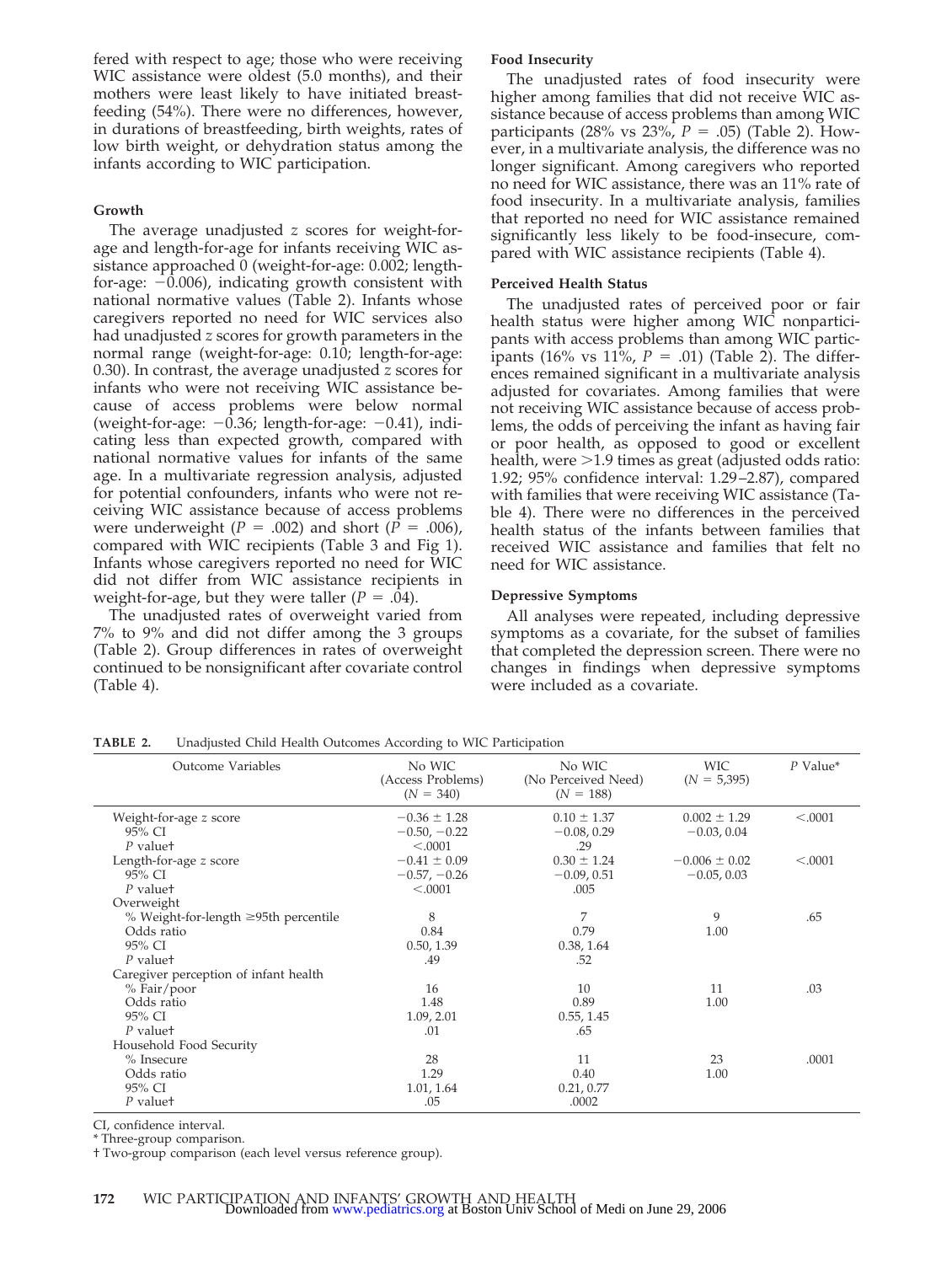| <b>TABLE 3.</b> Adjusted Means of Infant Growth Parameters According to WIC Participation |                 |                         |  |
|-------------------------------------------------------------------------------------------|-----------------|-------------------------|--|
| <b>AT TATTO</b>                                                                           | <b>AT TATTO</b> | $TATT$ $NT$ $T$ $T$ $T$ |  |

| Outcomes                                       | No WIC<br>(Access Problems)<br>$(N = 340)$ | No WIC<br>(No Perceived Need)<br>$(N = 188)$ | WIC.<br>$(N = 5,395)$  | P Value* |
|------------------------------------------------|--------------------------------------------|----------------------------------------------|------------------------|----------|
| Weight-for-age z score<br>95% CI<br>$P$ valuet | $-0.23$<br>$-0.41, -0.10$<br>.002          | $-0.02$<br>$-0.18, 0.22$<br>.74              | 0.009<br>$-0.03, 0.04$ | .008     |
| Length-for-age z score<br>95% CI<br>$P$ valuet | $-0.23$<br>$-0.43, -0.09$<br>.006          | .21<br>0.001, 0.45<br>.04                    | 0.002<br>$-0.05, 0.03$ | .003     |

Multivariate regressions are adjusted for study site, race/ethnicity of infant, infant birth weight, months breastfed, infant's age, caregiver's employment status, caregiver's education, household's receipt of housing subsidy, caregiver's receipt of public insurance, whether infant's family received TANF benefits, and whether infant's household received food stamps. CI, confidence interval. \* Three-group comparison.

† Two-group comparison (each No WIC group versus WIC group).



**Fig 1.** Weight-for-age *z* scores according to WIC participation.

| TABLE 4. |  |  |  |  |  | Adjusted Odds Ratios of Infant Health Outcomes According to WIC Participation |
|----------|--|--|--|--|--|-------------------------------------------------------------------------------|
|----------|--|--|--|--|--|-------------------------------------------------------------------------------|

| Outcomes                                                | Odds Ratio (95% CI)                                                                                                |                                                                                                              |                       | $P$ value*          |
|---------------------------------------------------------|--------------------------------------------------------------------------------------------------------------------|--------------------------------------------------------------------------------------------------------------|-----------------------|---------------------|
|                                                         | No WIC (Access Problems)<br>$(N = 340)$                                                                            | No WIC (No Perceived Need)<br>$(N = 188)$                                                                    | WIC.<br>$(N = 5,395)$ |                     |
| Food insecurity<br>Child health fair/poor<br>Overweight | 1.25 (0.90, 2.01) $(P = .18)$ <sup>+</sup><br>1.92 (1.29, 2.87) ( $P = .0014$ )<br>$(0.63 (0.29, 1.38) (P = .25))$ | $0.40$ (0.21, 0.77) ( $P = .005$ )<br>$0.80$ (0.41, 1.57) ( $P = .52$ )<br>$0.72$ (0.28, 1.84) ( $P = .49$ ) | 1.00<br>1.00<br>1.00  | .008<br>.004<br>.42 |

Multivariate regressions are adjusted for study site, race/ethnicity of infant, infant birth weight, months breastfed, infant's age, caregiver's employment status, caregiver's education, household's receipt of housing subsidy, caregiver's receipt of public insurance, whether infant's family received TANF benefits, and whether infant's household received food stamps. CI, confidence interval. \* Three-group comparison.

† Two-group comparison (each No WIC group versus WIC group).

## **DISCUSSION**

The results provide evidence that WIC participation is associated with positive infant growth and health. Infants  $\leq 12$  months of age who did not receive WIC services because of access problems were more likely to be underweight, short, and perceived by their caregivers to be in fair or poor health, compared with WIC assistance recipients. These findings are concerning, because there is mounting evidence that infants who experience nutritional deficiencies that are serious enough to disrupt their linear growth during infancy are at increased risk for cognitive and academic problems during school-age years.33–36

The weights and lengths of WIC assistance recip-

ients were consistent with national normative values, suggesting that their diets were adequate. Rates of overweight were not elevated among WIC participants, in comparison with nonparticipants, as critics have suggested.<sup>6</sup> However, rates of overweight in all groups exceeded the 5% rate expected on the basis of national data.

There are several possible explanations for the positive association between WIC participation and infants' growth and perceived health. One possibility is that the infants received direct benefits from the food supplements and nutritional recommendations that their families received. The age-specific, nutrient-rich, WIC food package, including items such as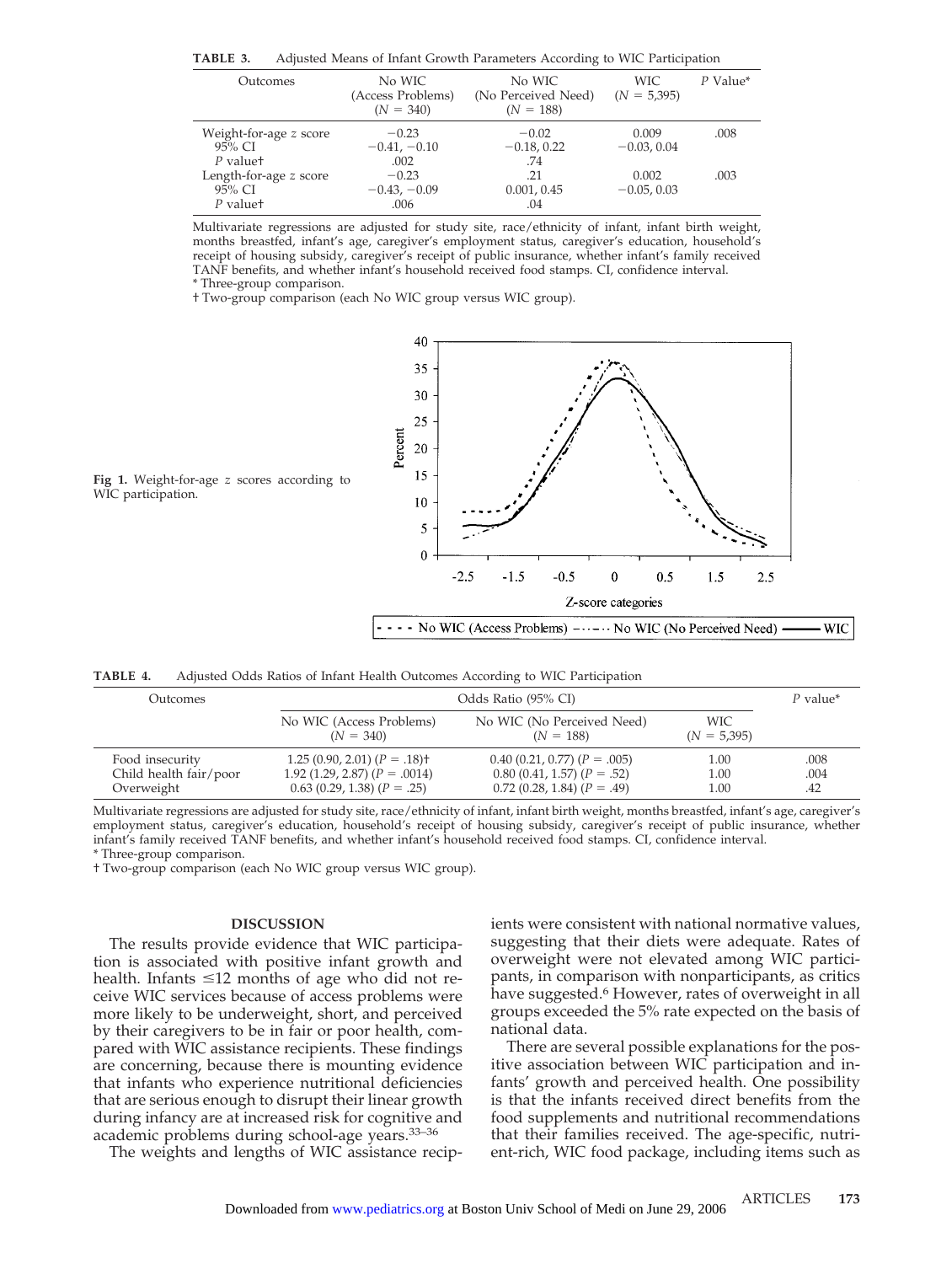formula and infant cereal, may be beyond the food budget of low-income families. Another possibility is that the infants who participated in WIC benefited because they had better access to health care. In a recent investigation using North Carolina Medicaid records, WIC participants were more likely to use both preventive and curative health services for a wide range of health conditions, compared with nonparticipants.37 This increased utilization is consistent with the objective of WIC, to promote preventive health care services and to provide referrals when necessary.1

The rates of household food insecurity among the WIC assistance recipients (23%) and those who reported WIC access problems (28%) were consistent with USDA estimates of 27.8% among black and 26.4% among Hispanic households with children  $18$  years of age,<sup>18</sup> indicating the vulnerability of the families and the high potential for negative consequences for infants. Although rates of food insecurity were lower among WIC assistance recipients than among families with WIC access problems, differences were not present after covariate control.

It is extremely difficult to evaluate publicly funded programs such as WIC. Investigators must rely on observational or quasi-experimental designs, rather than experimental designs. If funding is available, then it would be unethical to deny WIC services to eligible participants. When participants are compared with eligible nonparticipants, selection bias is a serious risk, because underlying differences in motivation or caregiving practices may account for differences in children's growth or health. To reduce the likelihood that the differences in the infants' growth, perceived health, and food security we observed could be attributed to selection bias, we separated those who did not receive WIC assistance into caregivers who reported access problems and caregivers who did not perceive a need for WIC services.

Caregivers who did not perceive a need for WIC services had more economic and personal resources than did WIC assistance recipients, with a rate of food insecurity lower than the national average for low-income families. Despite these differences, there were no differences in weight-for-age findings, rates of overweight, or perceived health status between WIC assistance recipients and infants whose caregivers did not perceive a need for WIC, suggesting that WIC facilitated low-income infants experiencing positive growth and improved perceived health status, similar to their slightly more privileged peers.

We also used covariate controls to reduce the possibility of bias. Because infants recruited from emergency departments may be sicker than infants recruited from primary care settings, we controlled for site. We also examined the infants' dehydration status and observed no differences according to WIC participation. We initially speculated that families that reported access problems might have been experiencing symptoms of postpartum depression and had not yet enrolled in WIC. In fact, the numbers of caregivers who reported depressive symptoms were not statistically different across the groups. When the depression screen results were included in the analysis with other covariates, infants who did not receive WIC assistance because of access problems were still more likely to be underweight, short, and perceived as being in poor or fair health, compared with infants who received WIC assistance. As we reported elsewhere,<sup>38</sup> children of mothers who reported symptoms of depression were more likely to live in food-insecure households than were children of mothers who did not report symptoms of depression. We reduced potential differences in resources and demographic characteristics by controlling for caregiver age and education, public housing, and receipt of food stamps and TANF.

Rates of breastfeeding initiation were 64% among subjects who perceived no need for WIC assistance, 62% among those who had difficulty with WIC access, and 54% among those who were receiving WIC assistance. Overall, the rates were slightly lower than the rate of 69.5% noted nationally.<sup>39</sup> The relatively poor growth of the infants whose families reported WIC access problems, despite a slightly higher rate of breastfeeding, compared with infants of WIC assistance recipients, is contrary to findings indicating that healthy breastfed infants grow more rapidly than do nonbreastfed infants in the first 2 months of life,<sup>40</sup> providing additional indication of the merits of WIC participation.

The coverage rates among infants in this WICeligible sample were very high (91%), possibly because the families were recruited from health care sites where providers were likely to encourage WIC enrollment. National data indicate that WIC serves approximately one-half of all infants born in the United States.<sup>2</sup> Access problems indicate that the demand for WIC services exceeds the availability of services. Almost one-half of the families of infants who were not receiving WIC assistance reported that they were on a waiting list. When we included those who said that they missed their appointments, did not have time to pick up the vouchers, or needed to reapply, the number increased to 69%. Most of the logistic problems reported by families that had not successfully accessed WIC could be solved by strategies that could be implemented by WIC with adequate funding, such as increasing the hours that WIC offices are open, to enhance availability to working families, or expanding services to families in shelters. For all medically indigent infants (uninsured or with public insurance), referral to WIC at the time of discharge from the newborn nursery should be routine and ongoing WIC participation should be incorporated into follow-up health maintenance visits throughout early childhood.

This investigation avoids some of the biases inherent in observational research by recruiting samples from 6 urban centers across the country and controlling for potentially confounding variables, at the level of the community (site), the family (employment, subsidized housing, public assistance, and maternal education), and the infant (race/ethnicity, age, birth weight, and months breastfed). Our sample included mostly minority subjects, and the Centers for Disease Control and Prevention growth charts include relatively small, although representative,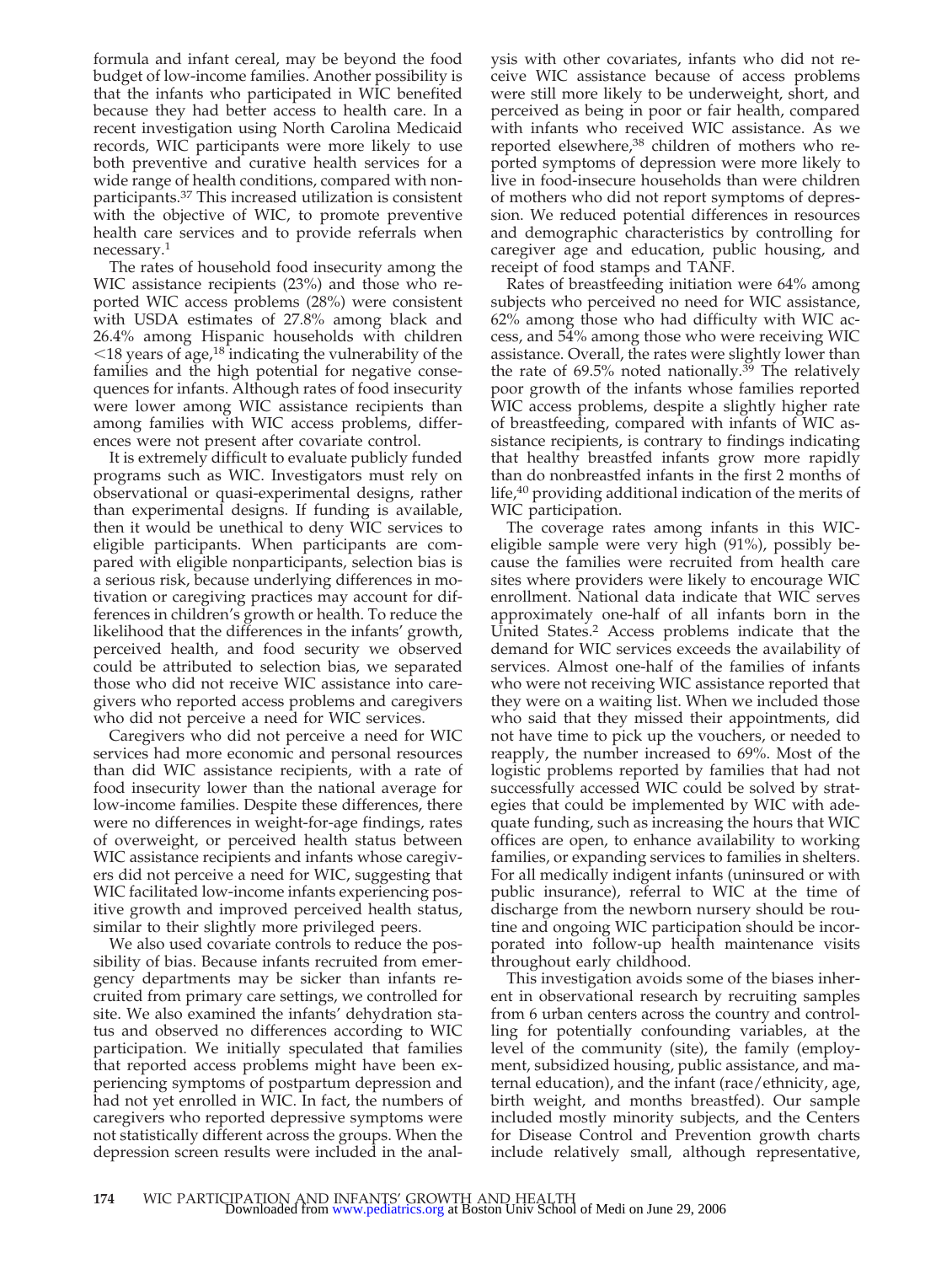samples of African American and Hispanic children. We controlled for race/ethnicity, and there were no racial or ethnic differences between WIC assistance recipients and families that reported access problems, reducing the possibility that the racial/ethnic composition of the sample interfered with the interpretation of the findings. As with any cross-sectional sample, it is not possible to determine the causal direction of effect. Because many of the data are based on caregiver self-reports, they are subject to the biases that are inherent in questionnaire data. However, the outcome growth measures (weightfor-age and length-for-age *z* scores and overweight) are based on direct measurements collected at the time of the interview.

Caution is warranted in interpreting the findings related to overweight. Weight-for-length of  $\geq$ 95th percentile among infants is not necessarily a risk factor for overweight during childhood or adulthood.41 Longer-term studies that examine children's rates of growth are necessary to examine whether WIC participation is associated with excessive weight gain.

We did not have information on prenatal or lifetime WIC participation; therefore, we could examine only current WIC participation. We did not have information on income eligibility, so we used private insurance as a proxy for ineligibility; therefore, we might have eliminated some of the relatively higherincome families that were eligible for WIC assistance.

#### **CONCLUSIONS**

Among infants  $\leq 12$  months of age who were eligible for WIC, those who did not receive WIC assistance because of access problems were more likely to be underweight, short, and perceived as having health problems, compared with WIC assistance recipients, even after adjustment for demographic factors, breastfeeding, and birth weight. When WIC assistance recipients were compared with infants of families that perceived no need for WIC, there were no differences in weight-for-age, rate of overweight, or perceived health status, despite more favorable economic and personal resources among those who felt no need for WIC.

Evidence is accumulating that WIC protects young children from low-income families from negative health and growth consequences, not only through direct provision of age-appropriate food and nutritional advice but also through better utilization of the health care system. Our data suggest that waiting lists and logistic barriers to WIC participation should be eliminated, to ensure adequate growth and health of our nation's low-income infants.

#### **ACKNOWLEDGMENTS**

This research was supported by grants from the W.K. Kellogg Foundation, MAZON: A Jewish Response to Hunger, Gold Foundation, Minneapolis Foundation, Project Bread: The Walk for Hunger, Sandpiper Foundation, Anthony Spinazzola Foundation, Daniel Pitino Foundation, Candle Foundation, Wilson Foundation, Abell Foundation, Claneil Foundation, Beatrice Fox Auerbach donor-advised fund of the Hartford Foundation (on the advice of Jean Schiro Zavela and Vance Zavela), Susan Schiro and

Peter Manus, the Eos Foundation, Endurance Fund, Gryphon Fund, Shoffer Foundation, and anonymous donors.

We are very grateful to Zhaoyan Yang for excellent management of surveillance and interview data and SAS programming, to Maryse Roudier for oversight of interview data entry, to Sharon Bak for guidance and website design during the planning stages of the study, and to Tom Dauria for web programming. Special thanks go to Luz Neira, Sally Montoya, Olga De Jesus, Susan Goolsby, Jill Heckendorf, Alicia Saunders, and Jessie Gerteis for excellence in training, scheduling, and supervising interview staff and for diligence in coding, cleaning, and preparing questionnaires for data entry. We thank Milton Kotelchuck, PhD, MPH; David Paige, MD; Kathleen A. Knolhoff, MPH; Howard Dubowitz, MS, MD; and Jay Hirschman, MPH, CNS, for their thoughtful comments.

#### **REFERENCES**

- 1. Institute of Medicine. *WIC Nutrition Risk Criteria: A Scientific Assessment.* Washington, DC: National Academy of Science; 1996
- 2. Food and Nutrition Service, US Dept of Agriculture. Women, Infants, and Children. Available at: www.fns.usda.gov/wic. Accessed April 30, 2004
- 3. Food and Nutrition Service, US Dept of Agriculture. Special Supplemental Nutrition Program for Women, Infants, and Children (WIC): income eligibility guidelines. *Federal Register.* 2004;69(60):16229–16230. Available at: www.fns.usda.gov/wic/PDFfiles/IncomeEligibility Guidelines-2004.pdf. Accessed April 30, 2004
- 4. American School Food Service Association. Analysis of William F. Goodling Child Nutrition and WIC Reauthorization Amendments Act of 1998. Available at: www.asfsa.org/childnutrition/govtaffairs/ report 105-786.pdf. Accessed April 30, 2004
- 5. Besharov DJ, Germanis P. Is WIC as good as they say? *Public Interest.* 1999;134:21–36
- 6. Besharov DJ, Germanis P. *Rethinking WIC: An Evaluation of the Women, Infants, and Children Program.* Washington, DC: American Enterprise Institute Press; 2001
- 7. Devaney B, Bilheimer L, Schore J. Medicaid costs and birth outcomes: the effects of prenatal WIC participation and the use of prenatal care. *J Policy Anal Manage.* 1992;11:573–592
- 8. Kennedy KT, Gershoff S, Reed R, Austin JE. Evaluation of the effect of WIC supplemental feeding on birth weight. *J Am Diet Assoc.* 1982;80: 220–227
- 9. Kotelchuck M, Schwartz JB, Anderka MT, Finison KS. WIC participation and pregnancy outcomes: Massachusetts Statewide Evaluation Project. *Am J Public Health.* 1984;74:1086–1092
- 10. United States General Accounting Office. *Early Intervention: Federal Investments Like WIC Can Produce Savings.* Washington, DC: United States General Accounting Office; 1992. General Accounting Office Publication GAO/HRD-92-18
- 11. Schramm WF. Prenatal participation in WIC related to Medicaid costs for Missouri newborns: 1982 update. *Public Health Rep.* 1986;101: 607–615
- 12. Schramm WF. WIC prenatal participation and its relationship to newborn Medicaid costs in Missouri: a cost/benefit analysis. *Am J Public Health.* 1985;75:851–857
- 13. Buescher PA, Larson LC, Nelson MD, Lenihan AJ. Prenatal WIC participation can reduce low birth weight and newborn medical costs: a cost-benefit analysis of WIC participation in North Carolina. *J Am Diet Assoc.* 1993;93:163–166
- 14. Heimendinger J, Laird N, Austin JE, Timmer P, Gershoff S. The effects of the WIC program on the growth of infants. *Am J Clin Nutr.* 1984;40: 1250–1257
- 15. Rush D, Leighton J, Sloan NL, et al. The National WIC Evaluation: evaluation of the Special Supplemental Food Program for Women, Infants, and Children: part VI: study of infants and children. *Am J Clin Nutr.* 1988;48:484–511
- 16. Rose D, Habicht JP, Devaney B. Household participation in the Food Stamp and WIC programs increases the nutrient intakes of preschool children. *J Nutr.* 1998;128:548–555
- 17. Yip R, Binkin NJ, Fleshood L, Trownbridge FL. Declining prevalence of anemia among low-income children in the United States. *JAMA.* 1987; 258:1619–1623
- 18. Nord M, Andrews M, Carlson S. *Household Food Security in the United States, 2001.* Economic Research Service, US Dept of Agriculture; 2002. Food Assistance and Nutrition Research report FANRR29. Available at: www.ers.usda.gov/publications/fanrr29/fanrr29fm.pdf. Accessed April 30, 2004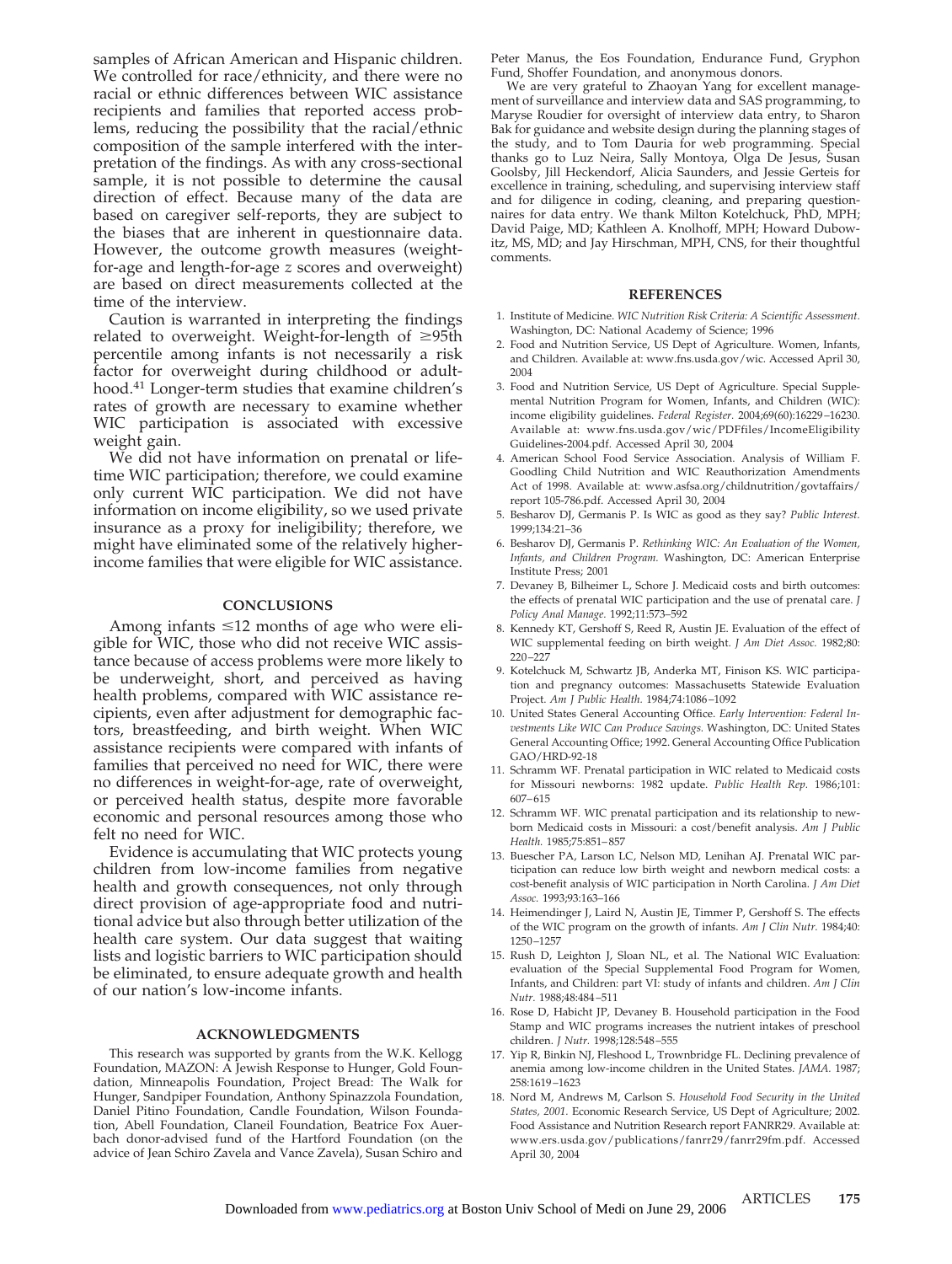- 19. Casey PH, Szeto K, Lensing S, Bogle M, Weber J. Children in foodinsufficient, low-income families: prevalence, health, and nutrition status. *Arch Pediatr Adolesc Med.* 2001;155:508–514
- 20. Rose D, Oliveira V. Nutrient intakes of individuals from foodinsufficient households in the United States. *Am J Public Health.* 1997; 87:1956–1961
- 21. Kleinman RE, Murphy JM, Little M, et al. Hunger in children in the United States: potential behavioral and emotional correlates. *Pediatrics.* 1998;101(1). Available at: www.pediatrics.org/cgi/content/full/101/ 1/e3
- 22. Murphy JM, Wehler CA, Pagano ME, Little M, Kleinman RE, Jellinek MS. Relationship between hunger and psychosocial functioning in lowincome American children. *J Am Acad Child Adolesc Psychiatry.* 1998;37: 163–170
- 23. Alaimo K, Olson CM, Frongillo EA, Briefel RR. Food insufficiency, family income, and health in US preschool and school-age children. *Am J Public Health.* 2001;91:781–786
- 24. Alaimo K, Olson CM, Frongillo EA. Food insufficiency and American school-aged children's cognitive, academic, and psychosocial development. *Pediatrics.* 2001;108:44–53
- 25. Smith LA, Wise PH, Chavkin W, et al. Implications of welfare reform for child health: emerging challenges for clinical practice and policy. *Pediatrics.* 2000;106:1117–1125
- 26. Cook JT, Frank DA, Berkowitz C, et al. Welfare reform and the health of young children: a sentinel survey in 6 US cities. *Arch Pediatr Adolesc Med.* 2002;156:678–684
- 27. Carlson SJ, Andrews MS, Bickel GW. Measuring food insecurity and hunger in the United States: measure and prevalence estimates. *J Nutr.* 1999;129(suppl):510S–516S
- 28. National Center for Health Statistics, Centers for Disease Control and Prevention. *National Health and Nutrition Examination Survey III Data Collection Forms.* Hyattsville, MD: US Dept of Health and Human Services; 1991
- 29. Kemper KJ, Babonis TR. Screening for maternal depression in pediatric clinics. *Am J Dis Child.* 1992;146:876–878
- 30. National Center for Chronic Disease Prevention and Health Promotion, Centers for Disease Control and Prevention. Overview of the CDC growth charts. Available at: www.cdc.gov/nccdphp/dnpa/growthcharts/ training/modules/module2/text/page1a.htm. Accessed April 30, 2004
- 31. Berhane R, Dietz WH. Clinical assessment of growth. In: Kessler DB, Dawson P, eds*. Failure to Thrive and Pediatric Undernutrition*. Baltimore, MD: Brookes; 1999:195–214
- 32. National Center for Chronic Disease Prevention and Health Promotion, Centers for Disease Control and Prevention. Overweight children and adolescents: recommendations to screen, assess, and manage. Available at: www.cdc.gov/nccdphp/dnpa/growthcharts/training/modules/ module3/text/contents.htm. Accessed April 30, 2004
- 33. Berkman DS, Lescano AG, Gilman RH, Lopez SL, Black MM. Effects of stunting, diarrheal disease, and parasitic infection during infancy on cognition in late childhood: a follow-up study. *Lancet.* 2002;359:564–571
- 34. Walker SP, Grantham-McGregor SM, Powell CA, Chang SM. Effects of growth restriction in early childhood on growth, IQ, and cognition at age 11 to 12 years and the benefits of nutritional supplementation and psychosocial stimulation. *J Pediatr.* 2000;137:36–41
- 35. Mendez MA, Adair LS. Severity and timing of stunting in the first two years of life affect performance on cognitive tests in late childhood. *J Nutr.* 1999;129:1555–1562
- 36. Martorell R, Rivera J, Kaplowitz J, Pollitt E. Long term consequences of growth retardation during early childhood. In: Hernandez M, Argenta J, eds. *Human Growth: Basic and Clinical Aspects*. Amsterdam, The Netherlands: Elsevier; 1992:143–149
- 37. Buescher PA, Horton SJ, Devaney BL, et al. Child participation in WIC: Medicaid costs and use of health care services. *Am J Public Health.* 2003;93:145–150
- 38. Casey P, Goolsby S, Berkowitz C, et al. Maternal depression, changing public assistance, food security, and child health status. *Pediatrics.* 2004; 113:298–304
- 39. Ryan AS, Wenjun Z, Acosta A. Breastfeeding continues to increase into the new millennium. *Pediatrics.* 2002;110:1103–1109
- 40. Dewey KG, Peerson JM, Brown KH, et al. Growth of breast-fed infants deviates from current reference data: a pooled analysis of US, Canadian, and European data sets: World Health Organization Working Group on Infant Growth. *Pediatrics.* 1995;96:495–503
- 41. Whitaker RC, Wright JA, Pepe MS, Seidel KD, Dietz WH. Predicting obesity in young adulthood from childhood and parental obesity. *N Engl J Med.* 1997;337:869–873